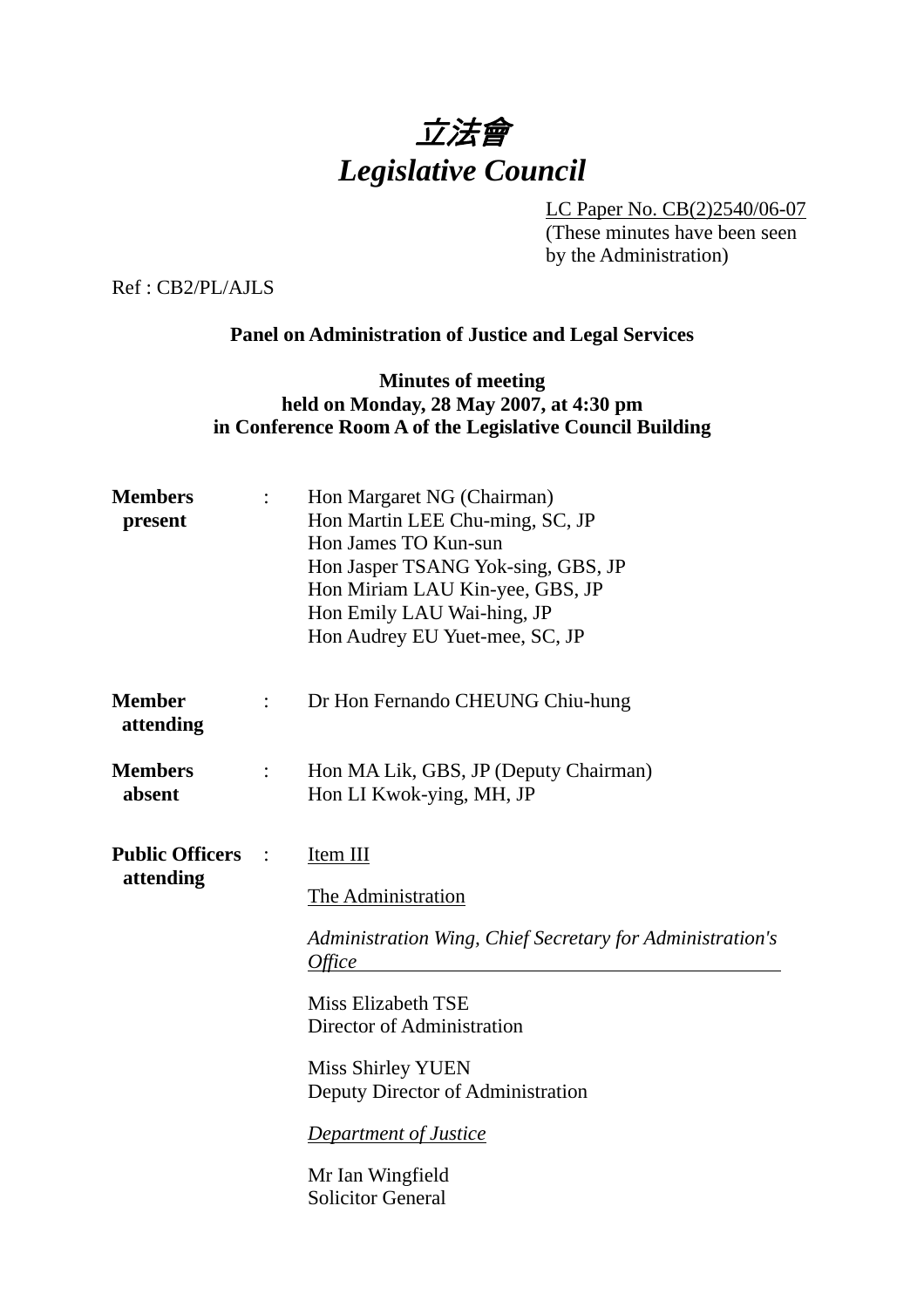$- 2 -$ 

#### Item IV

#### Judiciary Administration

Miss Emma LAU Judiciary Administrator

Mr Clement LI Assistant Judiciary Administrator (Corporate Services)

The Administration

*Administration Wing, Chief Secretary for Administration's Office* 

Miss Elizabeth TSE Director of Administration

Miss Shirley YUEN Deputy Director of Administration

*Financial Services and the Treasury Breaux*

Miss Amy TSE Deputy Secretary for Financial Services and the Treasury (Treasury)

Item V

The Administration

*Department of Justice*

Mr Frank POON Deputy Solicitor General (Acting)

Miss Amy CHAN Senior Government Counsel

**Attendance by invitation**  Item III

Hong Kong Bar Association

Mr Rimsky YUEN, SC Chairman

Mr P Y LO Member of Bar Council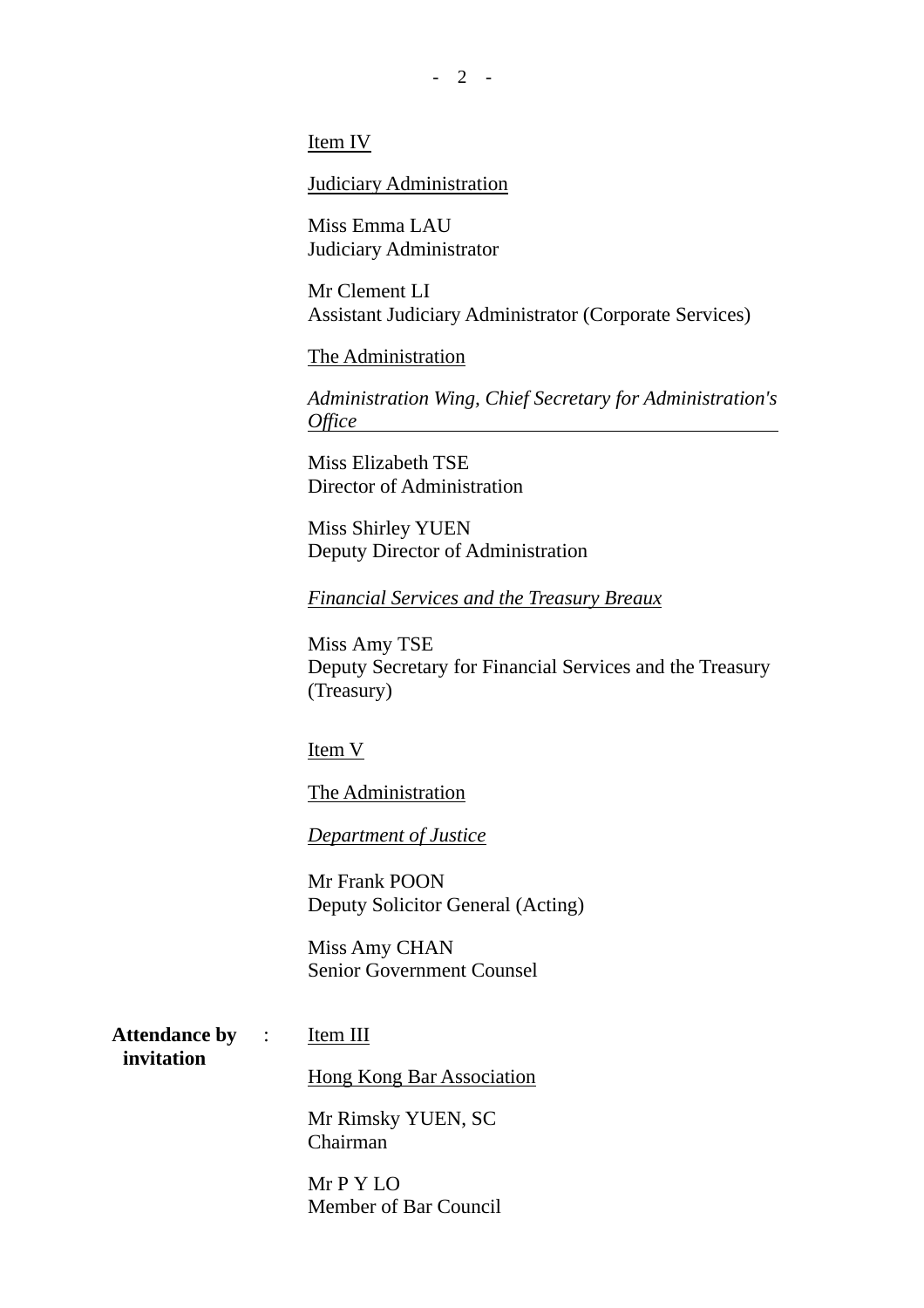|                               |                | <b>Law Society of Hong Kong</b>                      |
|-------------------------------|----------------|------------------------------------------------------|
|                               |                | Mr Junius HO<br>Chairman of Legal Aid Committee      |
|                               |                | <b>Hong Kong Human Rights Monitors</b>               |
|                               |                | Mr LAW Yuk-kai<br>Director                           |
|                               |                | Item V                                               |
|                               |                | <b>Hong Kong Bar Association</b>                     |
|                               |                | Mr Gary SOO                                          |
| <b>Clerk</b> in<br>attendance | $\ddot{\cdot}$ | Mrs Percy MA<br>Chief Council Secretary (2)3         |
| <b>Staff</b> in<br>attendance |                | Mr Arthur CHEUNG<br>Senior Assistant Legal Adviser 2 |
|                               |                | <b>Mrs Eleanor CHOW</b>                              |
|                               |                | Senior Council Secretary (2)4                        |

- 3 -

#### Action

| ı. | Confirmation of minutes of meeting                                            |
|----|-------------------------------------------------------------------------------|
|    | (LC Paper No. $CB(2)1966/\sqrt{06-07}$ - Minutes of meeting on 26 March 2007) |

The minutes of the meeting held on 26 March 2007 were confirmed.

# **II. Items for discussion at the next meeting**

(LC Paper No. CB(2)1968/06-07(01) - List of outstanding items for discussion

LC Paper No. CB(2)1968/06-07(02) - List of items tentatively scheduled for discussion at Panel meetings in 2006-2007 session

LC Paper No. CB(2)1968/06-07(03) - List of follow-up actions)

- 2. Members agreed to discuss the following items at the meeting on 25 June 2007
	- (a) The Pilot Scheme on Legal Aid for Mediation in Matrimonial Cases; and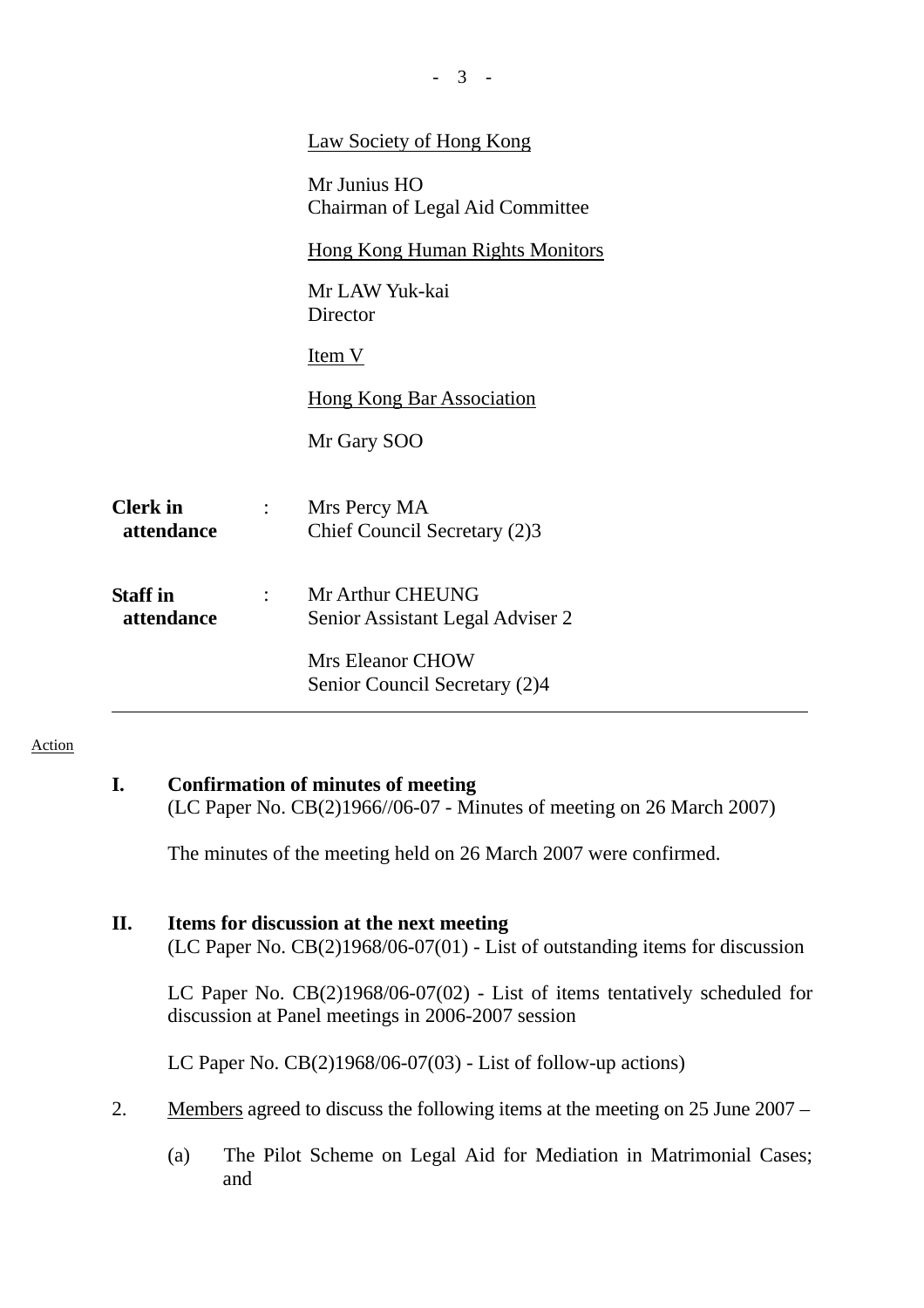(b) Policy relating to recruitment of law draftsmen.

(*Post-meeting note* : On 1 June 2007, the Chairman instructed that the item "Criminal legal aid fees system" be added to the agenda of the next meeting.)

### **III. Proposed transfer of legal aid portfolio to the Home Affairs Bureau**

(LC Paper No. CB(2)1968/06-07(04) - Administration's paper on "Re-organisation of the Government Secretariat : Proposed transfer of the legal aid portfolio to the Home Affairs Bureau"

LC Paper No. CB(2)1968/06-07(05) - Supplementary information provided by the Administration

LC Paper No. CB(2) 1989/06-07(01) - The First Position Paper from the Hong Kong Bar Association

LC Paper No. CB(2) 1989/06-07(02) - Submissions from the Human Rights Monitor

LC Paper No. CB(2) 2058/06-07(01) - Submissions from the Law Society of Hong Kong

LC Paper No. CB(2) 2058/06-07(02) - Letter dated 4 June 2007 from the Legal Aid Services Council

LC Paper No. CB(2) 2123/06-07(01) - The Second Position Paper from the Hong Kong Bar Association)

3. The Chairman welcomed representatives of the Administration and the deputations to the meeting. She said that the Chief Executive (CE) had announced a plan to re-organise the policy bureaux of the Government Secretariat with effect from 1 July 2007. The purpose of the meeting was to receive views on the proposed transfer of the legal aid portfolio from the Administration Wing of the Chief Secretary for Administration's Office (the Administration Wing) to the Home Affairs Bureau (HAB) (the proposed transfer). The Chairman said that the Legal Aid Services Council (LASC), which was established to advise the CE on legal aid policy, had been invited to attend this meeting but its chairman was out of town. Given that the proposed transfer would impact on access to justice and the judicial system, the Panel had also issued invitation to the Secretary of Justice (SJ) and Solicitor General (SG) was attending the meeting on behalf of SJ.

Briefing by the Administration and the deputations

4. Director of Administration (D of Adm) briefed members on the position of the Administration as set out in its papers.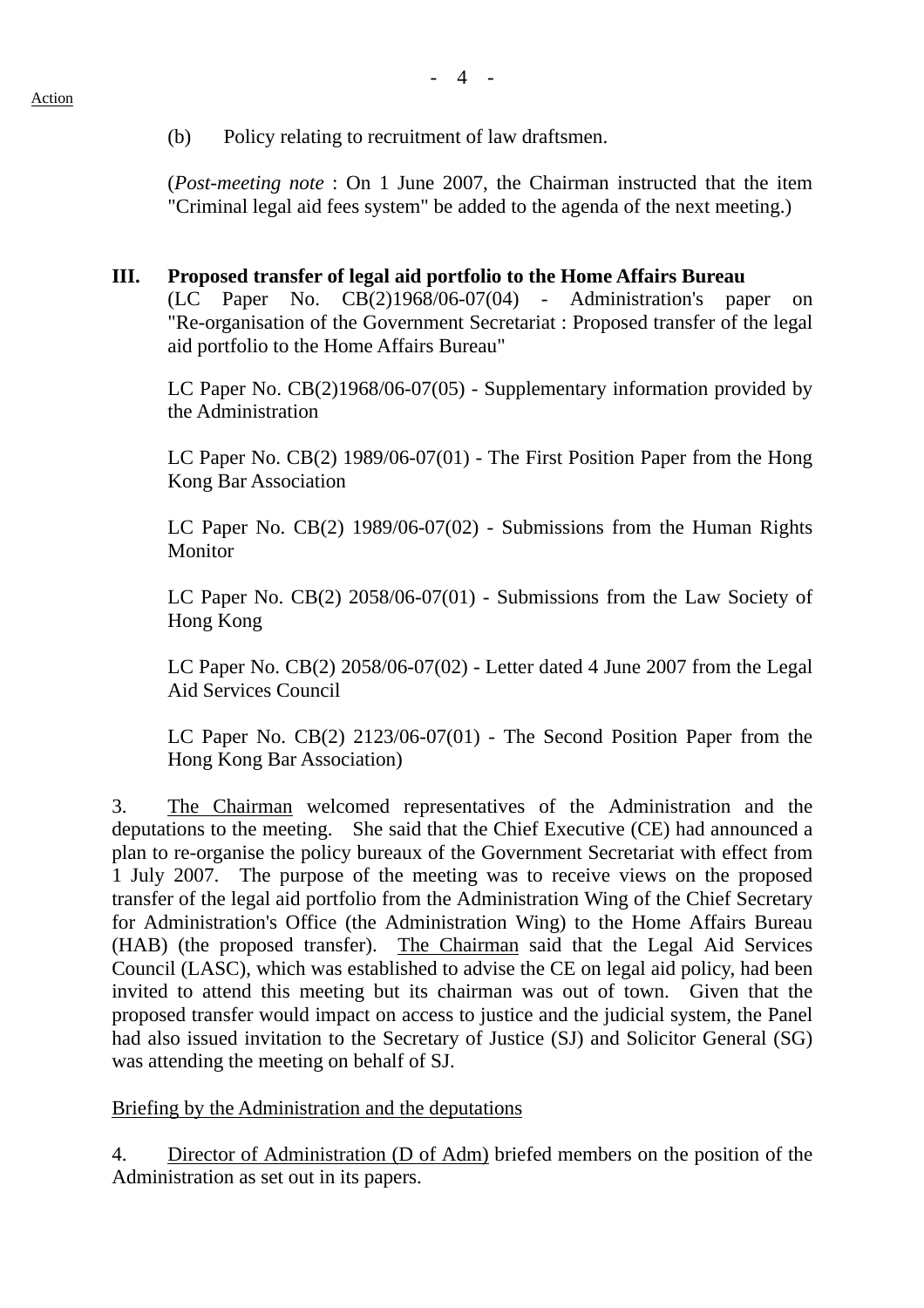5. Mr Rimsky YUEN, Chairman of the Hong Kong Bar Association, briefed members on the Bar's position paper. In gist, the Bar Association did not support the proposed transfer. The Bar Association raised three main concerns. First, the proposed transfer would diminish the independence or the perception of the independence of the Legal Aid Department (LAD). Second, there was potential conflict of interest as some decisions made pursuant to the statutory powers of the Secretary for Home Affairs (SHA) and the Director of Home Affairs (DHA) were amenable to judicial review. The proposed transfer would raise question as to whether the LAD would be subject to tighter control in respect of legal aid in cases against the Government. Third, by failing to consult the LASC, the Government was acting contrary to the intent and spirit of the LASC Ordinance (Cap. 489).

6. Mr Junius HO, Chairman of Legal Aid Committee of the Law Society of Hong Kong, said that the Law Society adopted a neutral stance on the proposed transfer. The Law Society considered that a more meaningful policy review was to ensure that both the LAD and LASC were independent of the Administration. At the request of the Chairman, the Law Society agreed to provide a position paper to the Panel after the meeting.

7. Mr LAW Yuk-kai of the Human Rights Monitor (HMR) said that the HMR advocated the independence of the LAD and did not support the proposed transfer. The views of HMR were set out in its submission provided after the meeting.

 (*Post- meeting note* : The submissions from the HMR and the Law Society of Hong Kong were circulated to members vide LC Paper Nos. 1989/06-07(02) and 2058/06-07(01) on 28 May 2007 and 6 June 2007 respectively.)

## Discussion

8. Mr Martin LEE said that instead of making the LAD independent, as requested by some Members more than 10 years ago, the Administration had now proposed that the LAD should be placed under a policy bureau. Mr LEE asked why the Administration had acted contrary to the request of LegCo Members.

9. In response to the views of the deputations and Mr Martin LEE, D of Adm made the following points –

- (a) the Administration maintained the view that legal aid was a stand-alone policy area. As legal aid policy was getting increasingly complex and comprehensive, it was logical and appropriate to place the subject on par with other equally important policies, viz. under a policy bureau. As compared with the current set-up in the Administration Wing, the HAB, led by a Director of Bureau and underpinned by a Permanent Secretary, would be able to offer enhanced policy support to legal aid issues;
- (b) safeguards existed in statute and in practice to ensure that the powers and functions of the Director of Legal Aid (DLA) would continue to be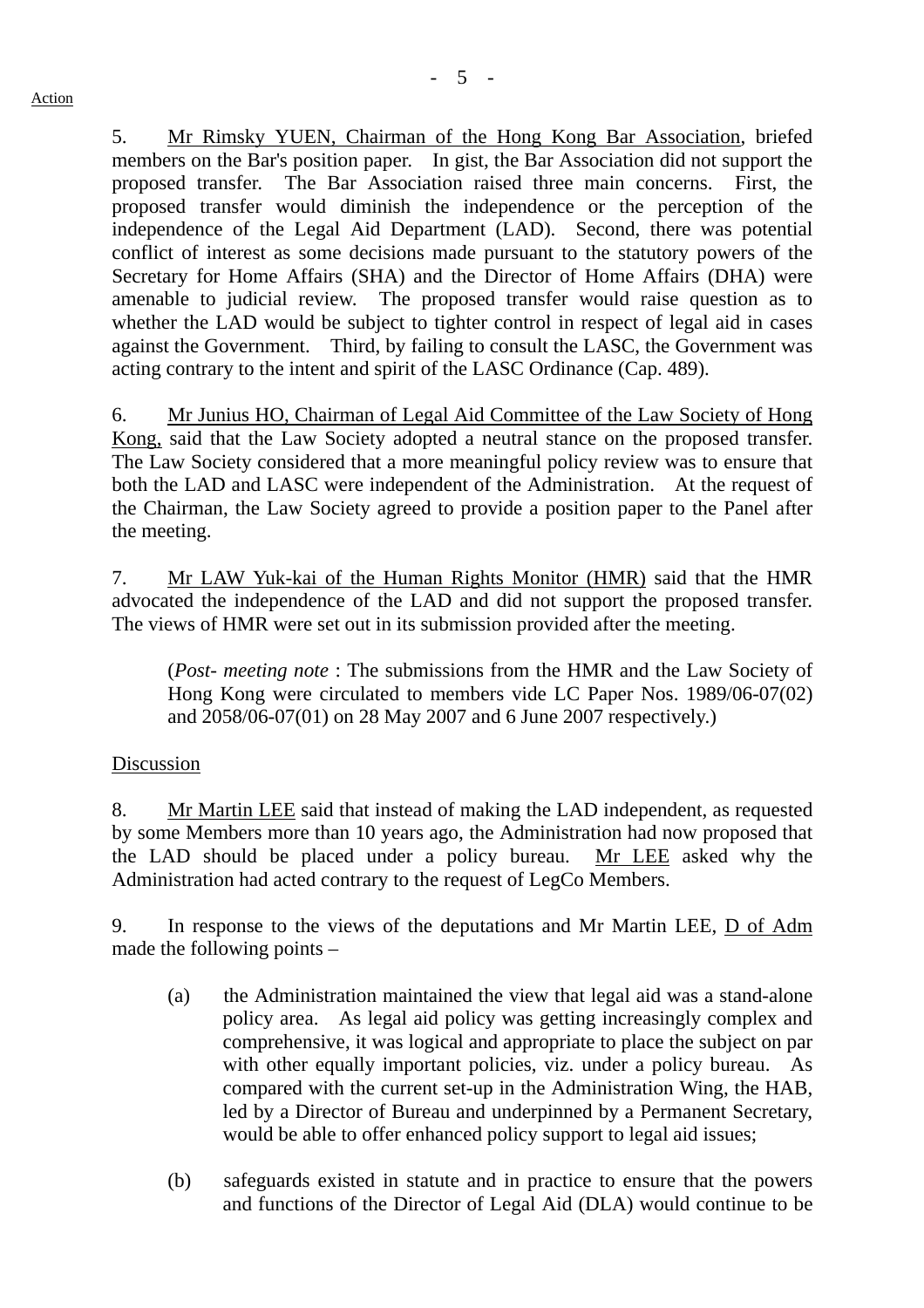exercised in an impartial, transparent and accountable manner. The Legal Aid Ordinance and the relevant regulations required the DLA to conduct means and merits tests on legal aid applications based on criteria laid down in the statute. Moreover, the decisions of the DLA not to grant legal aid could be examined or reviewed by the court or Registrar of the High Court as appropriate;

- (c) there were precedents of persons granted legal aid instituting legal proceedings against certain decisions of the Government under the existing arrangement and the proposed transfer would not change that practice; and
- (d) other than access to justice and legal considerations, the legal aid policy carried a livelihood or community interface perspective. It was for this reason that the LASC had established interest groups with members drawn not just from the legal aid panel lawyers, but also from representatives of non-government organisations (NGOs), members of District Councils, academics and accountants. The LASC had also maintained liaison with different stakeholders by organising seminars and meeting with a number of NGOs to discuss legal aid issues. Given its extensive social network, the Administration considered it appropriate to place the legal aid portfolio under the purview of the HAB.

10. SG supplemented that the Legal Policy Division of the Department of Justice dealt with questions relating to access to justice. According to the LASC Ordinance, the function of LASC was two-fold. First, it monitored and oversaw the administration of legal aid services provided by the LAD. Second, it acted as the CE's advisory body on legal aid policy. The re-assignment of responsibility from the Administration Wing to the HAB did not change the functions of the LASC. While it was not mandatory for the LASC to be consulted on the proposed transfer, it might be desirable to do so. On the comment that the LAD would be subject to tighter control after the proposed transfer, SG responded that the statutory powers and functions of the DLA were not subject to any direction or control by the Chief Secretary for Administration (CS) under the current arrangements, nor by the SHA after the proposed transfer. He also affirmed that the resolution relating to the proposed re-organisation did not contain any reference to the functions of the DLA. The proposed transfer was purely an administrative arrangement.

11. Ms Emily LAU, Dr Fernando CHEUNG and Ms Audrey EU were unconvinced that there was a need for the proposed transfer. They pointed out that there had been calls for the establishment of an independent statutory legal aid authority for many years by some LegCo Members, the LASC and the legal professional bodies. The move to place the LAD under a policy bureau would downgrade its status and undermine its independence and therefore a retrogression. With more senior Government officials such as a Director of Bureau and a Permanent Secretary overseeing the portfolio, the LAD would be subject to an additional layer of control.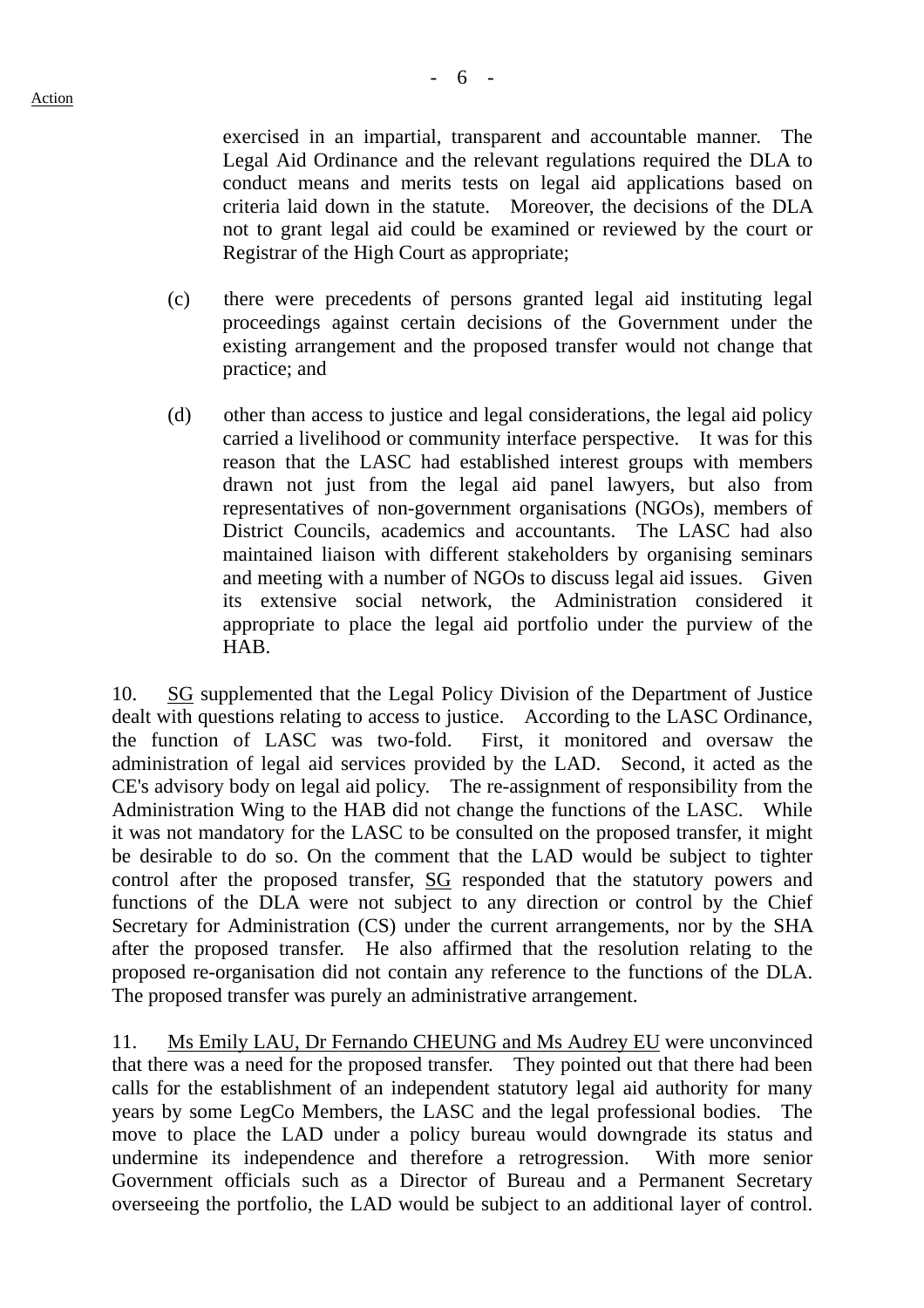They also expressed concern that prior consultation was not conducted with the LASC, the two legal professional bodies and the public. Judging from the views received from the public on the proposed re-organisation at the two meetings held by the Panel on Constitutional Affairs, the Administration had underestimated public response to the proposed transfer. They considered that access to justice was a crucial element of the rule of law. It was important to ensure that those with a lack of means could institute legal proceedings against large consortiums and the Government when warranted.

12. D of Adm reiterated that the transfer of the legal aid portfolio to a policy bureau sought to provide better and more comprehensive services to the public. The proposed transfer would not in any way affect the status of the LAD and therefore was not a retrogression. While the LASC would advise on the Administration on measures to improve the legal aid system, the actual work on the review on criminal legal aid fees, the annual and biennial reviews of financial eligibility limits of legal aid applicants and the five-yearly review of the criteria for assessing the financial eligibility limits of legal aid applicants were undertaken by the Administration Wing. The Administration considered it more appropriate for such matters to be initiated and co-ordinated by a policy bureau.

13. D of Adm further said that it was the Government policy that no one with reasonable grounds for taking legal action in the courts of Hong Kong was prevented from doing so because of a lack of means. Under the current legal aid scheme, over 70% of the households were eligible for the Ordinary Legal Aid Scheme and the Supplementary Legal Aid Scheme. Customer surveys conducted revealed that over 90% of the persons granted legal aid were satisfied with the services provided by the LAD and assigned lawyers. The Administration would continue to improve legal aid policies and maintain the service quality of the LAD following the proposed transfer. She added that the independence of the LAD was a big issue and outside the scope of the proposed transfer.

14. Dr Fernando CHEUNG asked whether the concept behind the proposed transfer would also apply to other independent statutory bodies performing public functions, such as the Independent Commission Against Corruption and the Office of the Ombudsman. D of Adm replied in the negative. She reiterated that the proposed transfer was part of the exercise to improve the distribution of responsibilities within the Government Secretariat.

15. Ms Audrey EU asked about the impact of the proposed transfer on the staff establishment of the LAD. D of Adm affirmed that the LAD would remain a Government department and there was no change to its staff establishment after the proposed transfer, i.e. there were some 500 members of staff of which over 300 were of professional grade.

16. Ms Audrey EU asked whether the LASC had ever discussed the proposed transfer. D of Adm responded that the Administration had briefed the LASC on 10 May 2007 after the announcement of the proposed re-organisation by the CE on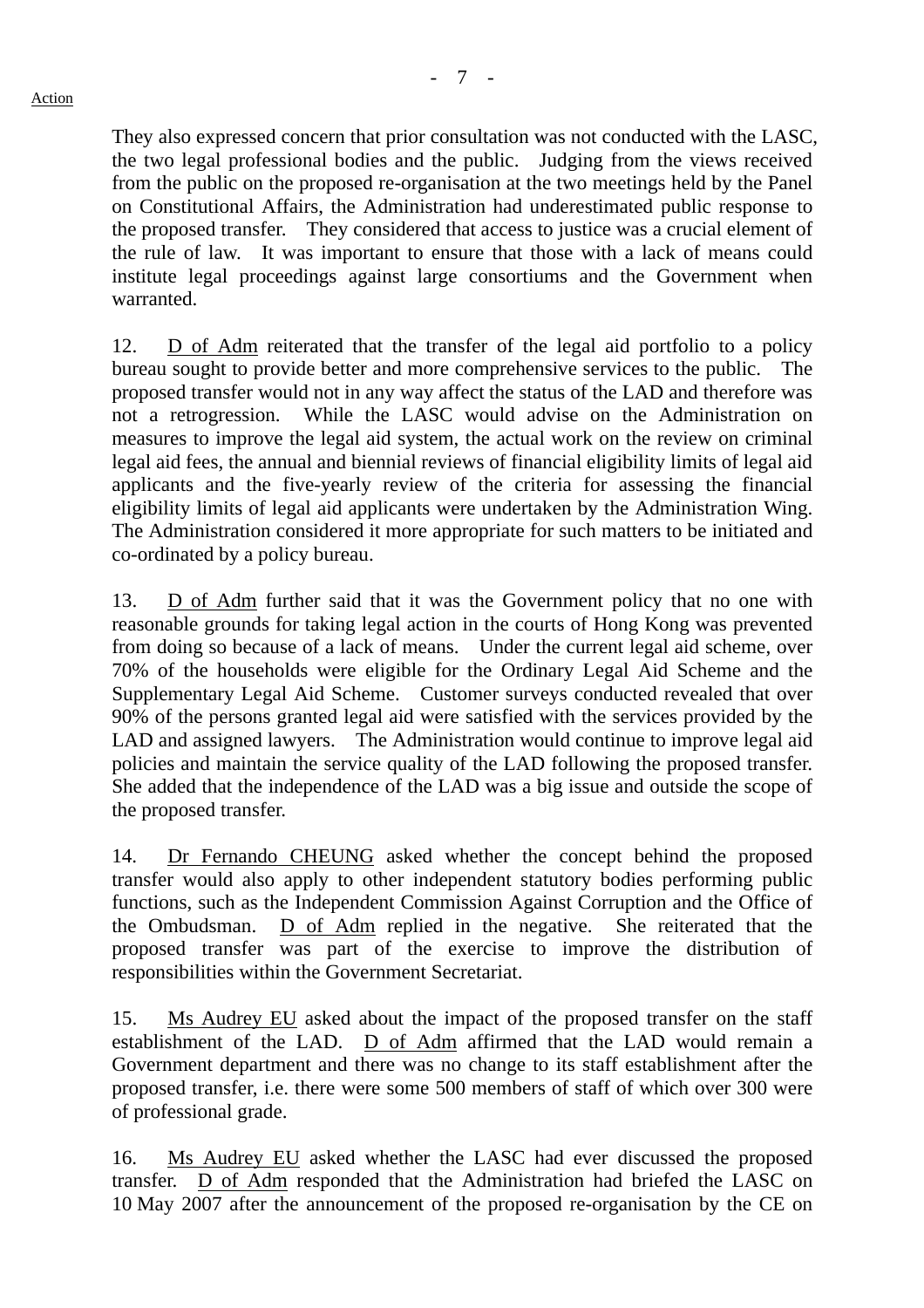3 May 2007. The LASC was informed that there would not be any change to the statutory powers and functions of the LAD and LASC after the propose transfer. At that meeting, questions were raised on whether the proposed transfer would help expedite the review of the legal aid policy and affect the funding provided to the LAD. The Administration had replied that the purpose of the proposed transfer was to improve legal aid services and there was no change to the operation or funding of the LAD.

17. Ms Miriam LAU held the view that the proposed transfer was neither a retrogression nor an advancement. She was open to the proposal as it was more or less on par with the existing arrangement. Given that many of the legal aid applicants came from the grassroots, she asked whether that was one of the considerations of the Administration to place the legal aid portfolio under the HAB.

18. D of Adm responded that the HAB would be able to facilitate the tapping of community feedback on legal aid services, given the extensive social network it had developed. In addition, since many of the legal aid cases related to matrimonial disputes and the Administration had been advocating resolving these disputes by mediation, there were advantages in entrusting the HAB to promote public awareness of mediation service.

19. Ms Miriam LAU said that the concerns raised by some deputations were conceptual rather than real. For example, the belief that the control exercised by the SHA over the LAD was tighter than that of CS was unfounded. As regards the concern about conflict of interest, statutory framework was in place to ensure that the DLA would discharge his functions in a fair and accountable manner. While there might be doubts about the impartiality of the HAB in granting legal aid, one should have confidence in the High Court which would review cases appealing against refusal of legal aid by the LAD.

20. In response to Ms Miriam LAU, Mr Rimsky YUEN made the following points –

- (a) the actual and perceived independence of legal aid administration was of paramount importance to confidence in the rule of law;
- (b) SHA and DHA were vested with numerous statutory powers such as licensing, trust funds and village representative elections. By putting the LAD under the purview of the HAB, there was a potential conflict of interest when decisions had to be made whether to grant legal aid to applications for judicial reviews against decisions of the SHA and DHA; and
- (c) in order to avoid possible conflict of interest, the LAD might have to seek independent legal opinion on a more frequent basis under section 9 of the Legal Aid Ordinance concerning legal aid applications. This would add burden to public funding.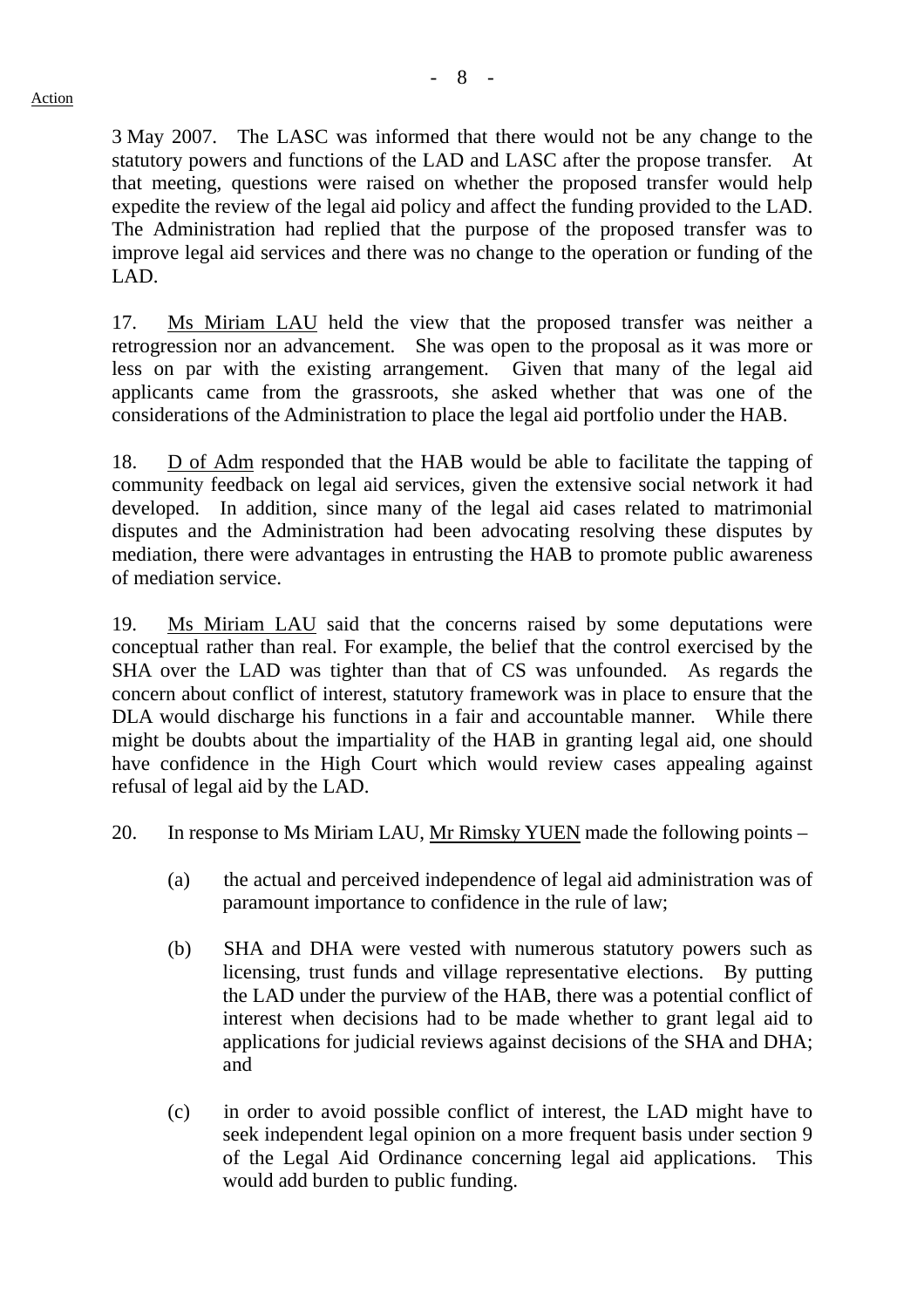21. Mr P Y LO, Member of the Bar Council, recalled that the Scott Report in 1986 and the Consultative Paper on Legal Aid in 1993 had both acknowledged that the perception of the independence of legal aid administration was important. At the Council meeting on 21 July 1993, Hon Simon IP moved a motion urging the Government to set up an independent statutory authority to be responsible for the administration of legal aid. In his speech, Hon Moses CHENG had said that he was convinced that the powerful perception of "the fox guarding the hen-house" must be washed away from our justice system. The importance of legal aid as an independent part of the justice system was unquestioned.

22. Mr LAW Yuk-kai said that with the proposed transfer, the LAD would be subject to the interference of both the SHA and the CS. The more the interference from policy bureaux, the less the legal aid administration could remain impartial. The late Ms Pam BECKER, who used to work for the LAD and later departed, had worked under great pressure in legal aid cases involving legal action against the Government over issues relating to Vietnamese boat people. He pointed out that it was also difficult for a legal aid applicant who was refused legal aid to win an appeal against the refusal.

23. The Chairman said that the LAD had funded cases relating to human rights, refugees, political asylums and immigration. As litigation against the Government was not uncommon, the situation where the LAD, if placed under a policy bureau, had to decide whether a person should be entitled to legal aid to litigate against that policy bureau was unacceptable. The Chairman said that the Finance Committee would consider the financial proposal relating to the proposed re-organisation on 8 June 2007 and the Administration intended to implement the proposal on 1 July 2007. However, the Panel would pursue the matter in the following manner -

- (a) the LASC would be requested to state its position on the proposed transfer before the Finance Committee meeting on 8 June 2007;
- (b) the Administration was requested to provide a paper to elaborate on the implications of the proposed transfer; and
- (c) the subject of independent legal aid administration would be followed up by the Panel in future.

 (*Post-meeting note* : The LASC's written response was issued to Panel members and copied to all Members vide LC Paper Nos. CB(2) 2058/06-07(02) on 6 June 2007. The Administration's paper was issued to Panel members vide LC Paper CB(2) 2117/06-07 on 7 June 2007.)

# **IV. Budgetary arrangement and resources for the Judiciary**

(LC Paper No. CB(2)1968/06-07(06) - Background brief prepared by the LegCo Secretariat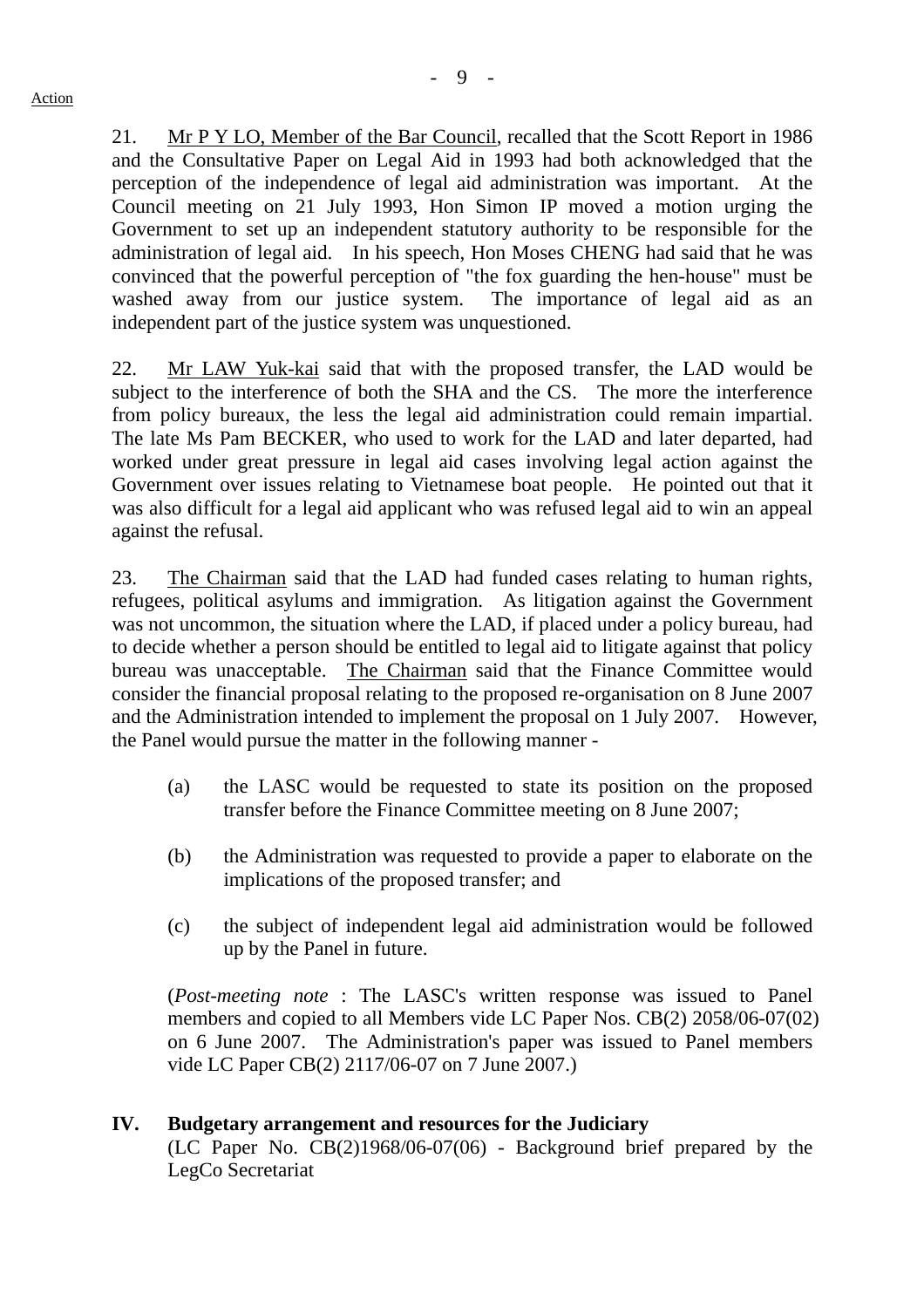LC Paper No. CB(2)1940/06-07(01) - Judiciary Administration's paper on "Budgetary arrangement and resources for the Judiciary"

LC Paper No. CB(2)1040/06-07(02) - Administration's paper on "Budgetary arrangement and resources for the Judiciary"

LC Paper No. CB(2)1940/06-07(03) - Bar Association's letter dated 10 May 2007)

24. Judiciary Administrator (JA) briefed the Panel on the Judiciary's position on budgetary arrangement and resources for the Judiciary as set out in LC Paper No. CB(2)1940/06-07(01). In gist, the Judiciary was satisfied with the revised budgetary arrangement, i.e. the Judiciary would submit to the Administration its forecast resource requirements for the forthcoming financial year, prior to the Administration drawing up the operating expenditure envelope for the Judiciary. The Judiciary had further proposed and the Administration had agreed to extend the revised arrangement to cover manpower resources in the annual budget exercises in the future. As regards the system for the determination of judicial remuneration, the Judiciary supported the recommendations and views contained in Sir Anthony Mason's Consultancy Report (the Mason Report) submitted to the Chief Executive in April 2003.

25. D of Adm informed members of the latest development of the revised budgetary arrangements for the Judiciary and the review of the judicial remuneration mechanism as set out in LC Paper No. CB(2)1940/06-07(02). The Administration welcomed the opportunity to further refine the current mechanism with the Judiciary in respect of manpower requirements. On review of the judicial remuneration mechanism, the CE had appointed the Standing Committee on Judicial Salaries and Conditions of Service (the Judicial Committee) in January 2004 to study the matter and make recommendations on whether the Mason Report should be accepted. The Study Report was submitted to the CE on 25 November 2005.

26. The Chairman recalled that there was a proposal for judges to reduce their remuneration, to be in line with the arrangement for directorate grade staff some years ago. There had been protest against the proposal at the time. She asked whether the recent pay adjustment for civil servants would be applied to judges and judicial officers.

27. D of Adm affirmed that there had been no salary reduction for judges in the recent past. Before a new mechanism was put in place, the Administration would continue with the existing mechanism in reviewing the remuneration for judges and judicial officers, i.e. the Administration would consult the Judiciary on whether the proposed pay adjustment for the civil service should also apply to judges and judicial officers.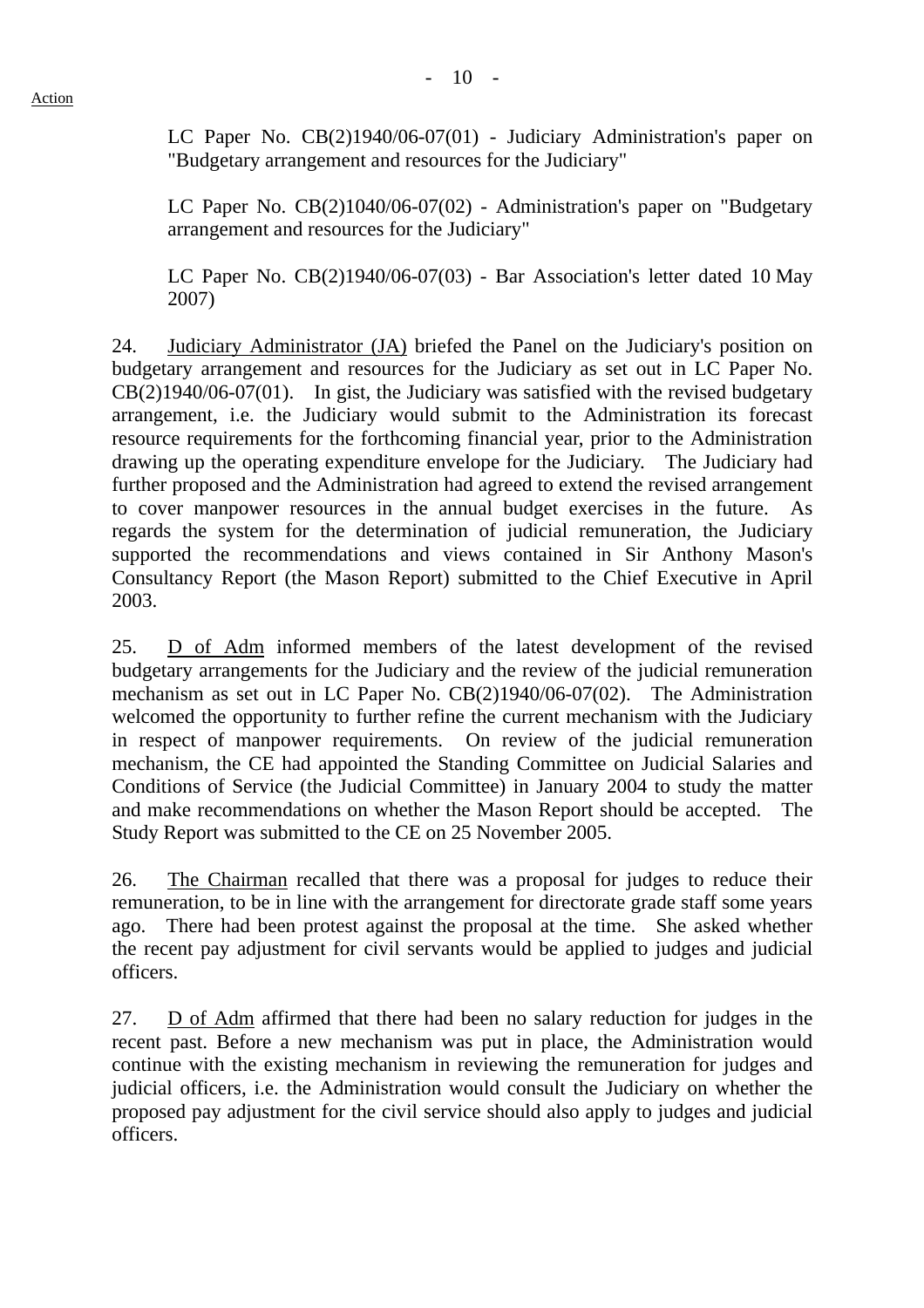Admin

Admin

28. Ms Emily LAU expressed concern that the Administration had taken a long time to consider the recommendations made in the Mason Report and the Study Report of the Judicial Committee. She requested the Administration to provide a paper to explain how much longer it would take to consider the two Reports and its concerns about the Reports.

29. D of Adm responded that given that the recommendations of both the Mason Report and the Study Report of the Judicial Committee would have very far-reaching effect on the judicial remuneration system in Hong Kong, the Administration needed some more time to consider the matter. She would reflect Ms LAU's concerns to the Administration.

30. Ms Emily LAU referred to paragraphs 3 and 5 of the Judiciary's paper and sought clarification on the basis for the Judiciary's advice that its resource requirements for 2007-2008 represented an increase of 10.5% over that of 2006-2007. JA explained that the increase was calculated on the basis of the revised estimates of 2006-2007. As she did not have the relevant data on hand, she would provide a written response after the meeting.

 (*Post- meeting note* : The Judiciary advised after the meeting that the revised estimates for 2005-2006 and 2006-2007 were \$892.9 million and \$900.6 million respectively.)

## **V. Reform of the law of arbitration**

(LC Paper No. CB(2)1941/06-07(01) - Administration's paper on "Reform of the law of arbitration")

31. Deputy Solicitor General (Acting) (DSG(Atg)) informed members of the progress of the reform of the law of arbitration as set out in the paper. He said that the Working Group formed to examine the proposals in a report issued by the Committee on Hong Kong Arbitration Law of The Hong Kong Institute of Arbitrators in 2003 to abolish the distinction between domestic and international arbitrations under the existing Arbitration Ordinance (Cap. 341) had held a number of meetings. A sub-committee was formed under the Working Group to study the working draft of the new Arbitration Bill (the draft bill) produced by the Department of Justice (DoJ). The sub-committee held over 30 meetings during January 2006 to May 2007 to examine in detail the legislative proposals reflected in the draft bill. The DoJ intended to issue a Consultation Paper on the reform of the law of arbitration annexing a draft Bill of the Arbitration by the end of 2007, and to introduce the Bill into LegCo during the 2008-2009 legislative session at the earliest.

32. Mr Gary SOO of the Bar Association said that the Bar Association had participated in the discussion on reform of the law of arbitration since 2003. The Bar Association supported the law reform as it was conducive to developing Hong Kong into an arbitration centre. The Bar Association hoped that the consultation would soon take place and the bill would be introduced into LegCo as soon as practicable.